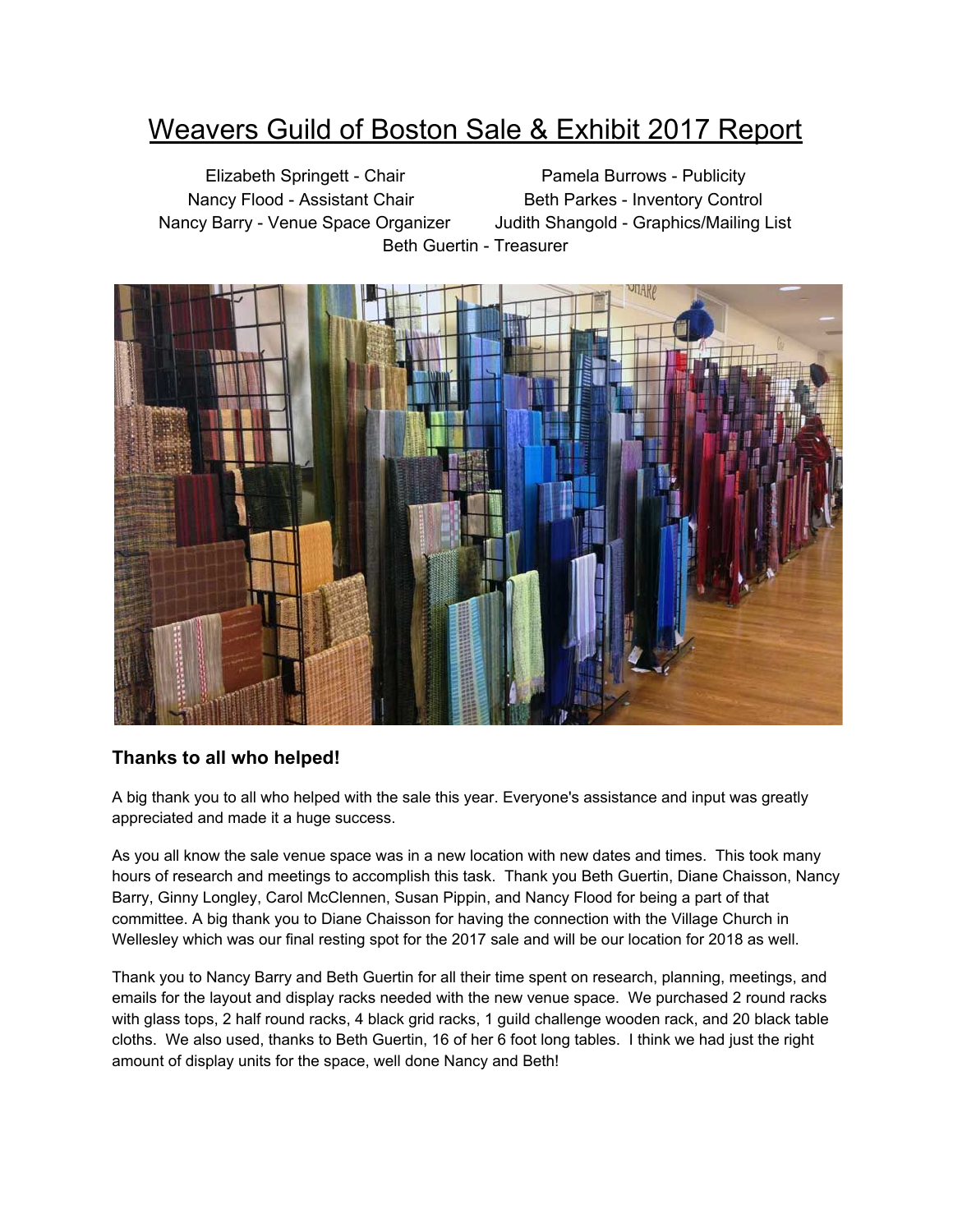Thank you to Judith Shangold who remotely and efficiently designed and had made the posters, postcards, yard sale signs, flags and sandwich board signs. Thank you to Judith as well for keeping of the postcard and email list. Both list have been updated with the 2017 deletions/additions. Total 1204 for postcards, 224 for emails.

Thank you to Pamela Burrows for her help with publicity and getting the word out about the sale and all it's newness.

Thank you to Beth Parkes for inventory control and loving numbers! I so appreciate your help with keeping track of the 1756 submitted items and the 41 weavers who submitted them.

Special shout out to Carol McClennen and Ute Taylor for sweeping and putting the room back to the way we found it, this eliminated the sexton fees. This was a great help with reducing our overhead costs. Thank you!

Thank you to Nancy Flood who stickered all of the postcards with labels and stamps had helping throughout. Tag, you're IT!



#### **The sale was a success!**

41 guild members submitted 1756 articles, of which 548 were sold! Gross Sales were up **19%** from last year, making this the largest sale in several years. We are still calculating the expenses and profit to the guild. (Expenses were higher this year)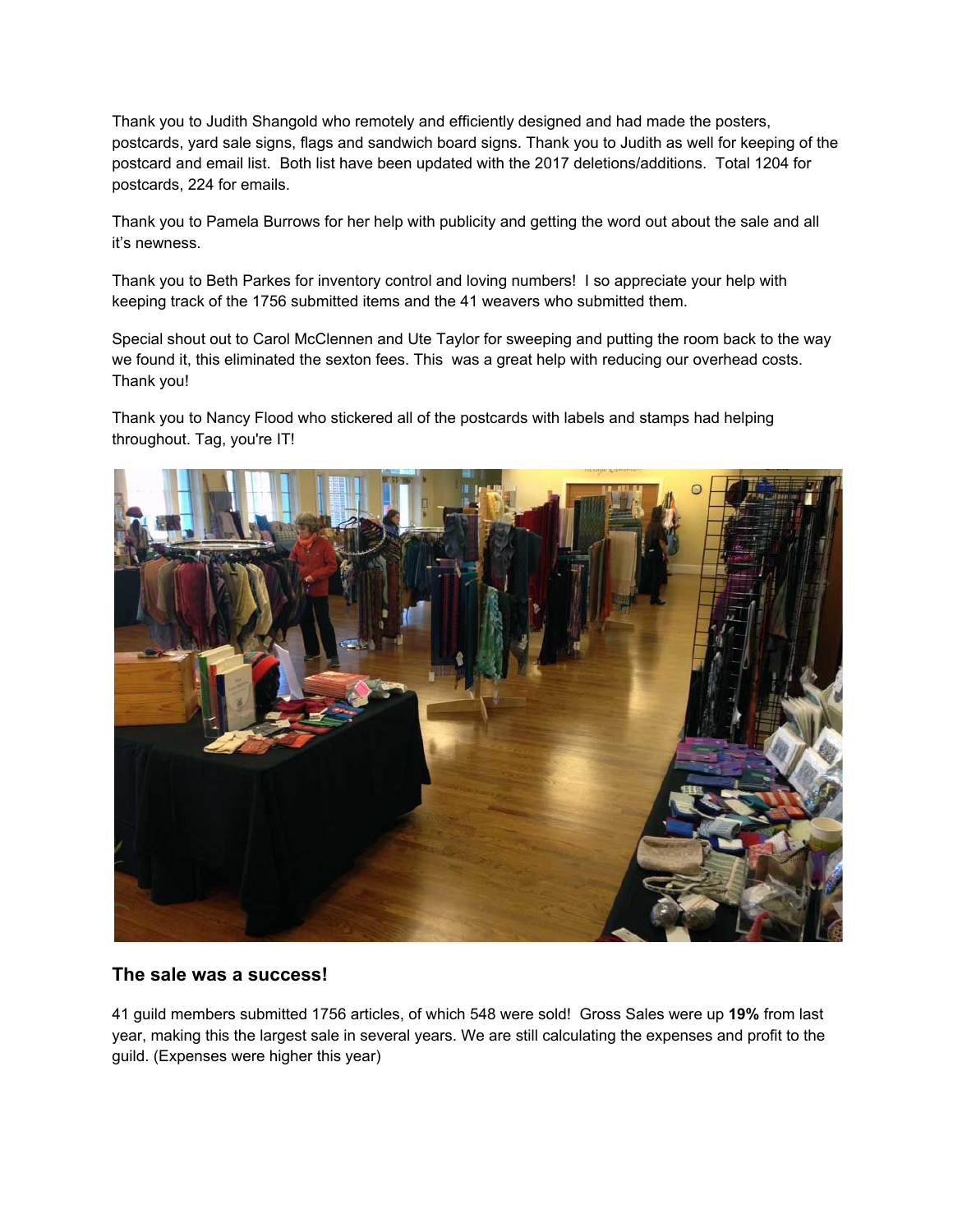Towels, scarves, cards, and bags were the best sellers - and accounted for 56% of the items sold! (60% of the towels submitted were sold.) We'll provide more details, include price ranges in a future bulletin article.

|                     | 2017        | 2016        | 2015        | 2014        |
|---------------------|-------------|-------------|-------------|-------------|
| <b>Gross Sales</b>  | \$36,362.68 | \$30,409.58 | \$29,963.02 | \$33,832.96 |
| <b>Weavers Take</b> | \$29,720.08 | \$24,287.17 | \$24,972.02 | \$27,786.19 |
| <b>Guild Gross</b>  | \$6,642.60  | \$5,465.77  | \$5,548.73  | \$6,128.81  |
| Expenses            | \$4,618.72  | \$3,280.31  | \$2,899.44  | \$3,285.87  |
| Net Profit          | \$2,023.88  | \$2,185.46  | \$2,649.29  | \$2,843.94  |

After the sale, 35 participants gave us their thoughts on the new venue and dates. Overall, the response was positive!

向

How satisfied are you with the new location? Please rate:

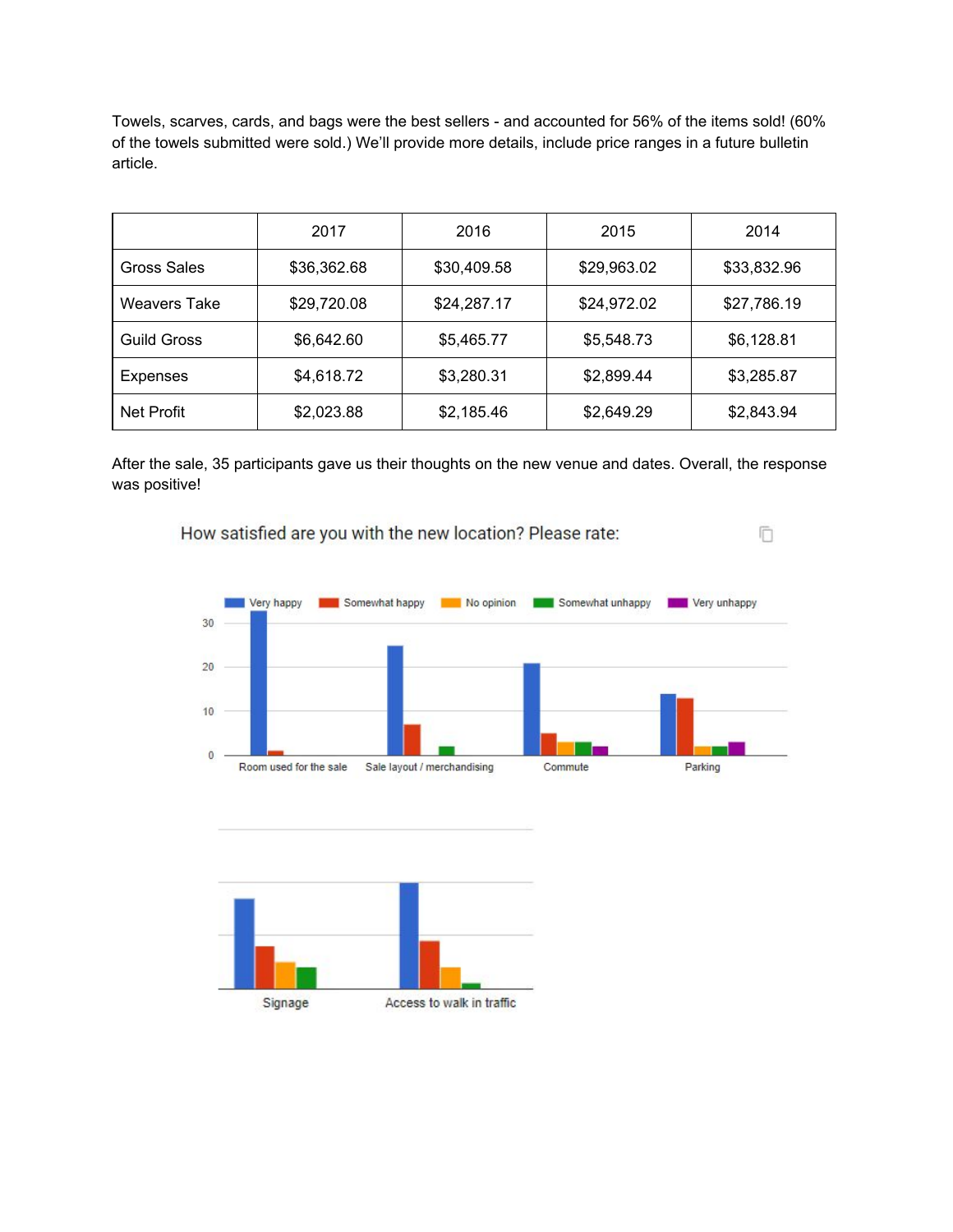Were you pleased with the timing of the sale?



O

## **SPECIAL EXHIBIT: Summer/Winter**

This years Guild Challenge was Summer/Winter weave. Adele Harvey came up with the challenge and Beth Guertin did an excellent job with display of the guild challenge both at NEWS and at our annual sale.

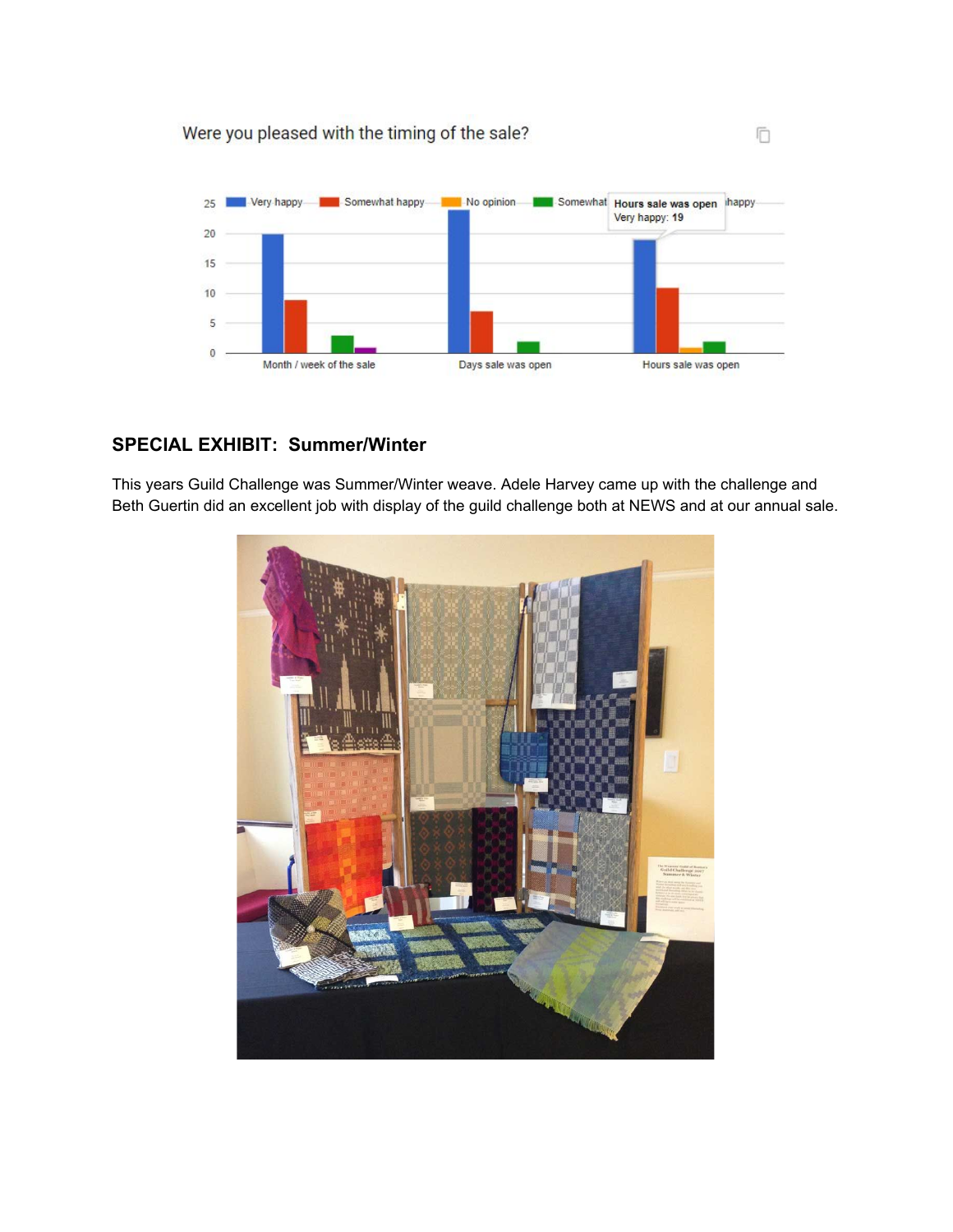## **What's Next?**

#### Save the date for 2018: **Wednesday, October 24 to Saturday, October 27**

Wellesley Village Church (same location)

#### **Notes:**

Based on your input, we'd like to make improvements to our guild processes (tagging, spreadsheets, jurying, setup, breakdown). Thank you for telling us what you think!

Nancy Flood has spent many hours developing new tags. This year we will be implementing new tags that is pre-printed with information straight from the inventory sheet.

The Guild will take 20% from the retail price of the item sold if the weaver has worked a minimum of 3 hours at the sale, and 33% from the retail price of the item sold if the weaver does not work. A portion of the proceeds support the Guild Scholarship Fund.

Our system for set up, jurying in and out, and break down will be more controlled and organized. Set up, jury, and break down systems and notes:

1. Receive product in foyer. Have list of what is coming with guild names and numbers. Get list from Beth Parkes (?) All items to be in plastic bins with guild number clearly on bin. Some one person to receive the product. ME?

2. Set up 6 tables for jury. Need 12 jurors and new instructions, pencils, pens, safety pins etc.

3. Have someone to monitor jurors- bring them product, remove completed product. Answer questions, etc (this could be the same person as the one who receives the product, #1)

4. Have a team of 2 to unload truck and a team of 2 to put together the display units. These 4 people need to know the floor layout. Provide them with a floor layout plan.

5. While product is being juried others (the 4 from #4) will be setting up the display racks and tables.

- 6. After the display racks are up and positioned then the product can be put out.
- 7. Empty bins will be stored in the chapel (numerically).

Elizabeth and Nancy F will be co-chairs for the 2018 sale. *Marnie Smith has joined our team!*

Respectfully, Elizabeth Springett Nancy Flood May 9, 2018